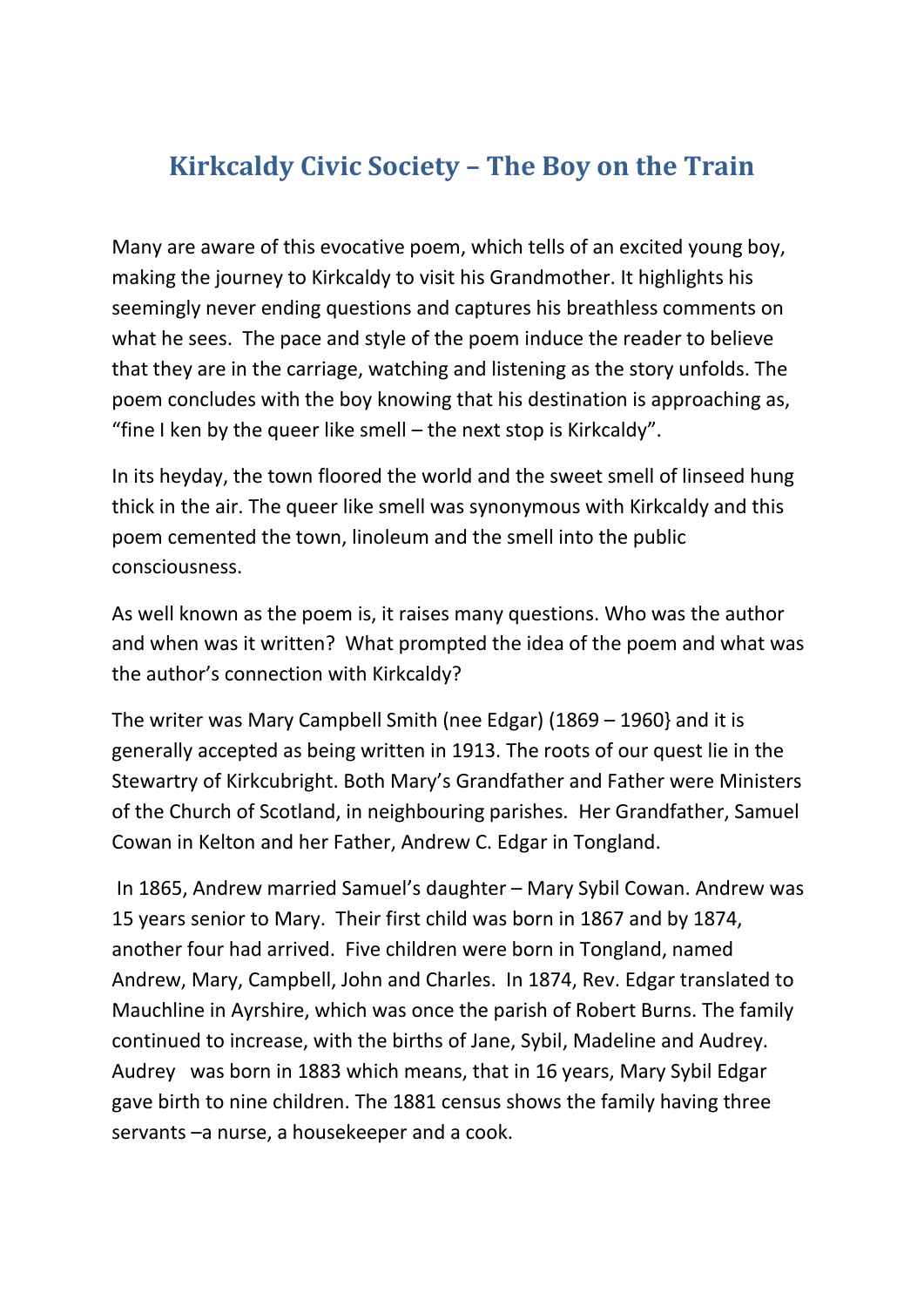The nurse Elizabeth Armstrong features in the census disclosures of 1871, 1881 and 1891. It seems that she followed the family from Tongland to Mauchline and then further afield.

Mary, the second born, is our subject - Mary Campbell Smith (nee Edgar). In this brief history, most of the siblings play no part but Jane, John, Madeline and Audrey occasionally feature.

Born on the 3<sup>rd</sup> January 1865, we know very little of her early life. The 1881 census shows her as a 12 year old scholar and by 1891 her circumstances had changed dramatically. This change was brought about by the death of her father in March 1890. Although he died in Ayr, his normal residence is noted as The Manse in Mauchline. It is safe to assume that this was still the family home, although that was about to change. The Manse would be required for Andrew's successor. The 1891 census, shows a move to a substantial dwelling at 23 Dalrymple Crescent Edinburgh. In the years since the 1881 census, a number of the children have flown the nest. Mary S Edgar has become the head of the household, replacing her late Husband.. Mary Campbell Edgar is still living in the house and the two youngest children, Madeline and Audrey are registered as scholars. The servant count is now down to two. Elizabeth Armstrong, who has been with the family since at least 1871 is now the housekeeper, as a nurse is no longer required. We also learn that the Mary Cowan, mother of Mary Sybil and grandmother of the three children is also registered, aged 82. What is interesting is that Mary Campbell Edgar and her mother are "living from private means." Given that Mary went from being a scholar to living from private means, offers no clue as to whether she was ever employed.

The position exposed by the 1901 census tells us more. If 23 Dalrymple Crescent was a substantial home, then 36 Fountainhall Road in Edinburgh was more opulent. Mary Edgar remains the head of the house. Son John, is registered but given he is a soldier; it is possible he is only home on leave. Jane is noted as being a teacher of cookery and the two youngest children are recorded as a student and a scholar respectively. Mary Campbell Edgar has gone and also Elizabeth Armstrong, the long serving housemaid / nurse seems to have also left. The servant count is now down to one.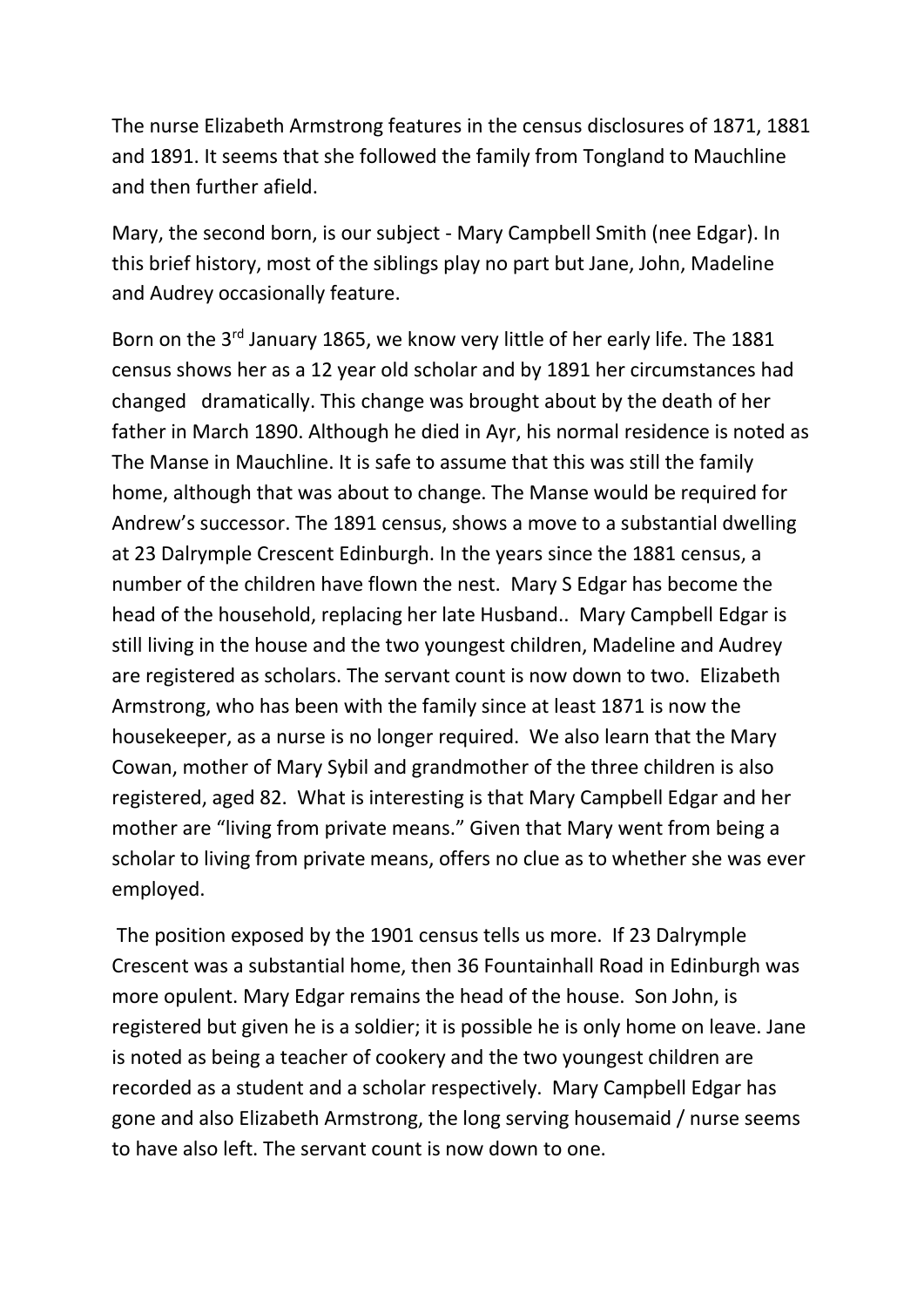Mary had been married in 1895 and we can now start to move onto her later life and the story behind and of the poem.

On 12th September 1895 Mary marries George Smith. The ceremony took place in Fountainhall Road and was conducted by the Rev A Cowan. It would be difficult to believe that the surname is a coincidence and that the minister was not a relative. Jane Edgar is a witness.

George Smith hailed from Ayr and attended Ayr Academy before entering Edinburgh University to read Classics. From there George continued his studies, being admitted to Oxford University in November 1887. He was a member of Trinity College and gained first class honours in Classical Moderations in 1889 and in the First Honour School of Classics (Literae Humaniores) in 1891. The Degree of BA was conferred on him on the 19<sup>th</sup> May 1892 and an MA on the 1st June 1895. In any circumstance this is a glittering educational achievement and one that placed him on a sound footing for the future. George, on leaving Oxford, secured in 1892, a teaching post at the prestigious Rugby School. He was at Rugby when he married Mary in 1895 and his bride joined him in Warwickshire. The Couple remained at Rugby until 1898, by which time George had risen to a Housemaster. This period saw the birth of their first two children, a boy George Alan Campbell Smith and a girl, Mary Sybil Smith. In 1898, George Smith took up a post as Headmaster at Merchiston Castle School in Edinburgh. The Rugby school magazine " The Meteor" praised him highly for both his educational ability and his personality. His decision to take up his new post was brave, given he had big shoes to fill. His predecessor, a Dr Rogerson had been in post for 35 years and remained as Chairman of the Directors until his death in 1903.

We now come to the genesis of the poem, with the building blocks now in place. The new school and their preferred holiday destination were the catalysts which shaped "The Boy on the Train." The family had been completed by the births of Christopher in 1902 and Hilary in 1908. The 1911 census shows the family together in School accommodation, bar young George, whom we know to be a boarding pupil at Rugby. There is a surprise however, in that Jane Edgar, sister and witness is now registered as a servant. Ten years earlier, in the 1901 census, her occupation was – teacher of cookery.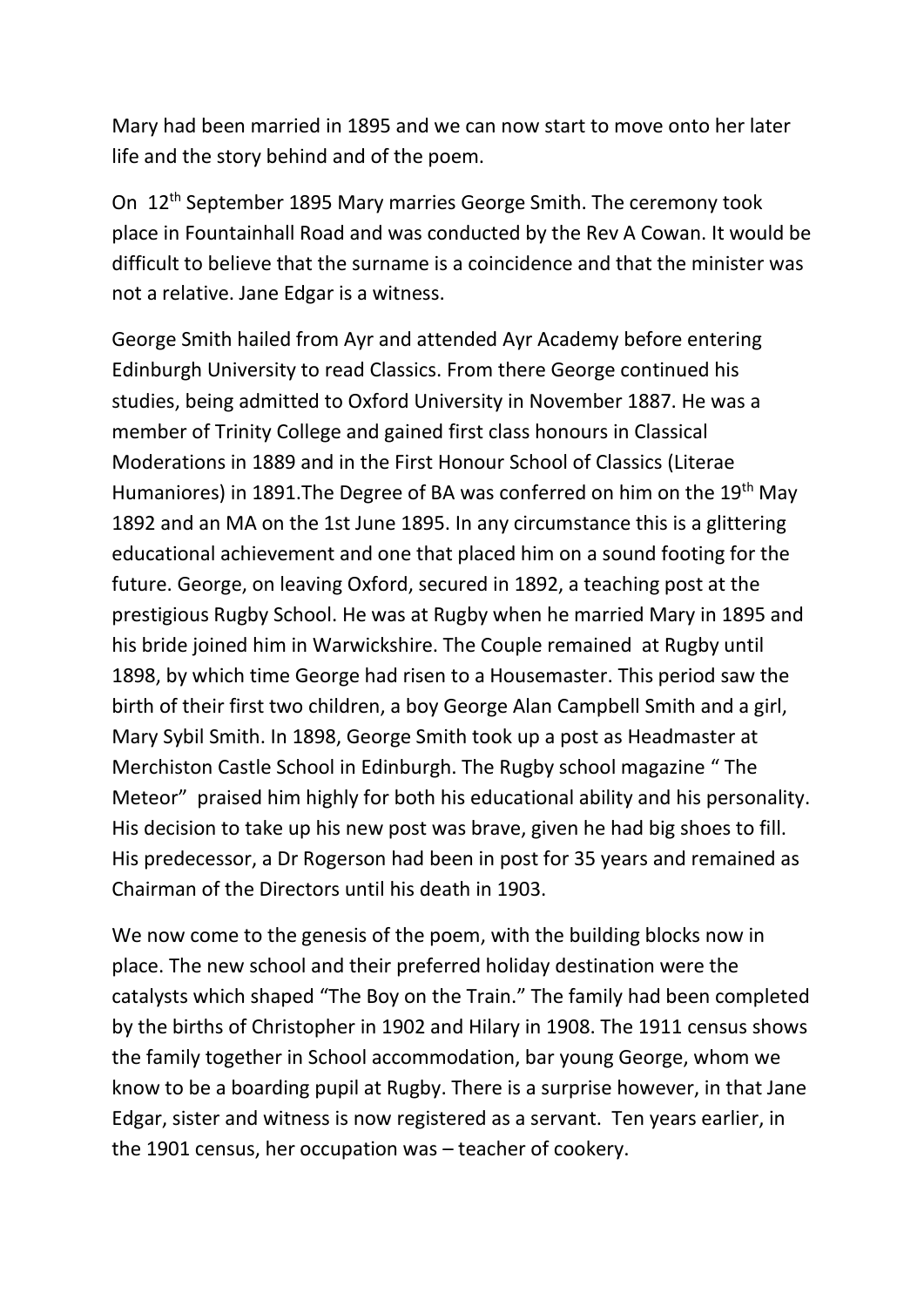The family holiday was normally taken on the Fife coast at Elie. The train was the transport and it was one of these journeys which nurtured the idea of the poem. The" boy" must have left a strong impression on Mary, given how much of what he said stayed with her. It is not known if Mary produced the poem at that stage. We do know that that the trigger came from some Merchiston Schoolboys wanting to produce their own magazine. They asked Mary for a contribution to the first edition and she supplied "The Boy on the Train". The magazine entitled "The Total Eclipse" saw only one edition and no copies are left in existence. The total eclipse, of  $31<sup>st</sup>$  August, might have inspired the title. This is where luck came to the rescue, in the shape of the editor of the official school bulletin (The Merchistonian). Learning of the "Total Eclipse" he reviewed the magazine and was highly impressed by the poem. This in turn, led to his reprinting the poem in the school bulletin during 1913. There can be no definitive date as to when the journey took place or when the poem was written but it is probably safe to assume, it was close to 1913. The "Merchistonian" had a far reaching circulation amongst, pupils, former pupils and parents. This wider circulation initially propelled the poem into the public consciousness, eventually leading to its publication in anthologies of Scottish verse. It would seem that any poetry written by Mary was for her own amusement and interest. Only one other poem can be traced by the Scottish Poetry Library and that is "Miss Mirren McKie" This comic poem is written in broad Scots, which tells us how well Mary could adapt from what must be presumed as her natural mode of speech.

The following year saw Smith resign and move to Dulwich College in London as Master. No reasons are given for the move, in the archives of either school. Once again, a glowing tribute is paid to Mr Smith and mention is made of the support of Mary. Dulwich offered a fresh challenge, especially as his four predecessors had no knowledge or practical experience of running a school.

George is in post as Master of Dulwich for another fourteen year spell, before he leaves to take up a post at his old university of Oxford. Once again we find glowing tributes being paid to George. Mary has some slight mentions in handing out prizes for endeavour in sport and education. She is also mentioned as doing good works with the Dulwich College Mission. All in all, her 14 years as the Master's Wife remain all but unrecorded.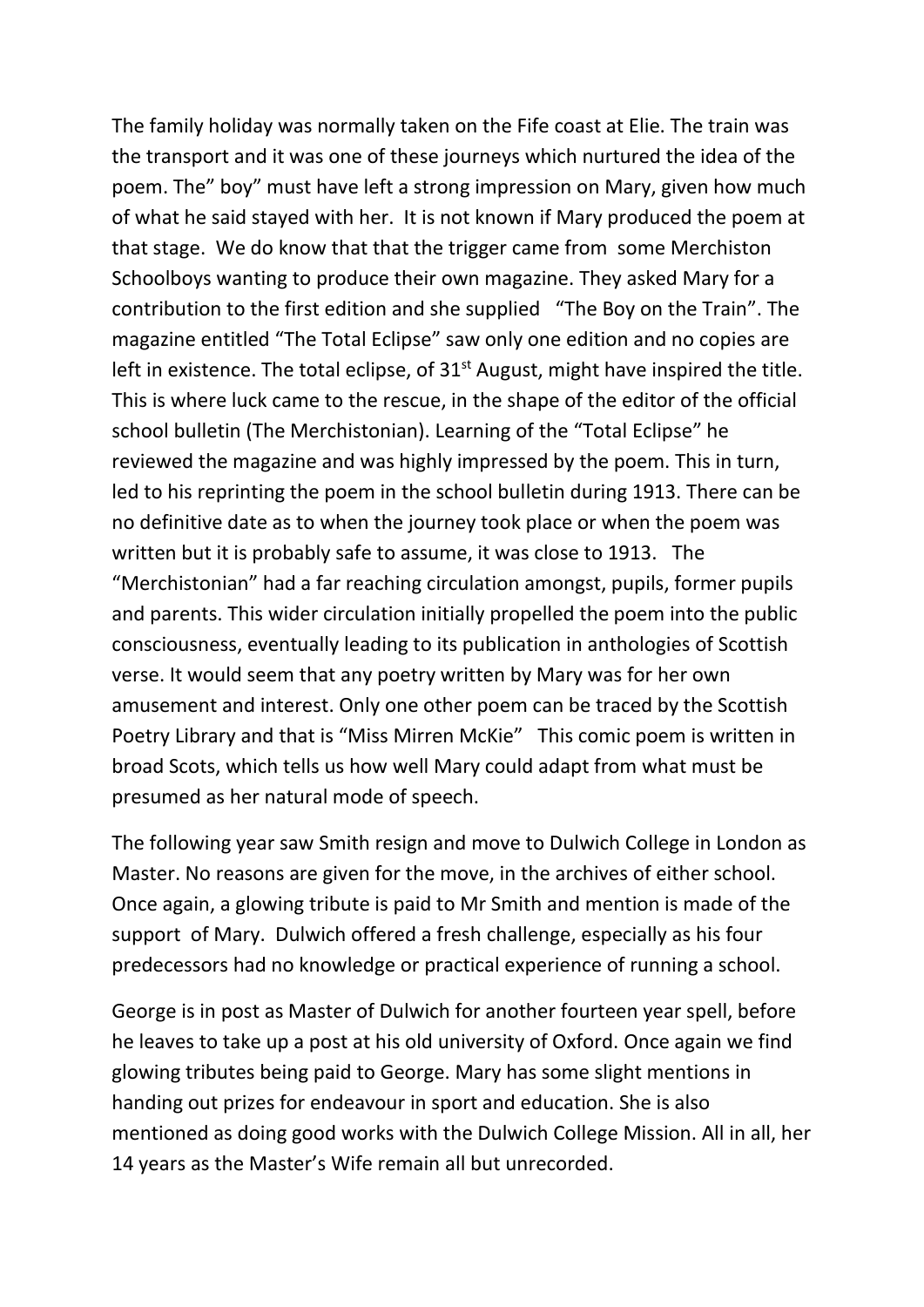George was appointed Director of Education at Oxford, a position he held from 1928 until 1937. Given in that year he had reached "three score and ten" he retired and the couple continued living in Oxford at 10 Lathbury Road ( a highly prestigious address). George lived until 1957, dying at age 90, on the 27th January. "The Times" carried a glowing obituary to a man who was certainly a giant in the educational field. The report carried by " The Times" of the funeral, shows an imposing collection of the great and the good, with representatives from all the establishments, with which he had been involved. Surprisingly, the widow gets no mention in the funeral report. " The Times" obituary merely mentions Mary, as being the daughter of Rev. Andrew Edgar. His net Estate was £25,000.

It appears that Mary lived very much as the support of her husband and in truth, her life was his life. Mary appears to have been a background figure, almost in the shadows. Mary lived until 1960, dying in Oxford on the 6<sup>th</sup> March, at the age of 91 (estate value £35,670)

Nothing suggests that Mary every set foot in Kirkcaldy, only passing through, stopping at the station to let the "boy" alight. But there is a connection – albeit tenuous, in fact very tenuous. Her marriage certificate shows the Registrar as being a William Kirkaldy!!

The Smiths had four children in total. The eldest daughter, Mary Sybil Smith, had a distinguished career at Oxford. Little else is know about her, other than in 1931 she emigrated to America.

Christopher P.C. Smith the younger boy also studied at Oxford where he gained a double first. After a brief spell teaching at Westminster School, he became an Assistant Master at Rugby in 1926, staying until 1938. In that year, he took up the post of Warden at Trinity College Glenalmond, in Perthshire. This was a very testing time, with all the issues which war time brought. He was recognised as working tirelessly in the interests of the school. To this end, he was greatly, aided by his parents moving north to keep house for him. This "allowed Christopher to devote all his energies to the school." George Smith further assisted his son by teaching classics. Mary is noted, as planting rhododendrons in a border, where they remain to this day.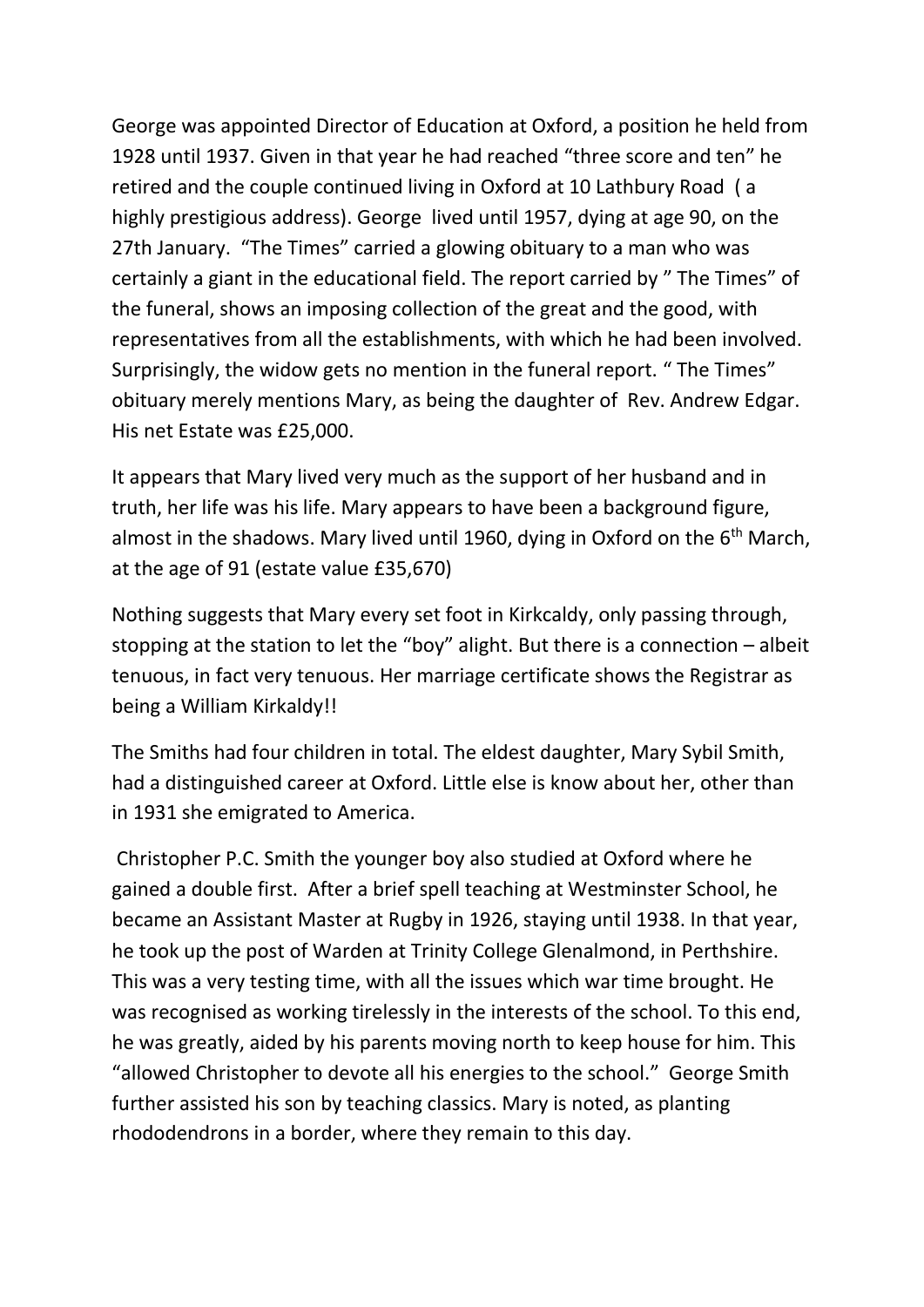The couple must have made an impression on the pupils, as George received an obituary in the School Magazine – "The Glenalmond Chronicle". However, Mrs Smith's death in 1960 only merited a notice of the death. Christopher's crowning glory during that period, was organising the delayed celebration of the School's centenary. In this connection, the then Queen Elizabeth, joined the celebrations in 1947.

In 1948 requiring a change after the strain of the war years, Christopher moved to Haileybury and Imperial Service College, as Master. In 1962, he hosted the centenary celebrations of that institution and once again, Royalty was present, in the shape of the present Queen Elizabeth. Very few, if any Masters, will have celebrated the centenary of two schools during consecutive appointments, especially in the presence of the Queen. He retired to St Andrews, dying in 1984. He died in bed – his breakfast tray by his side.

Christopher leaves a clue as to his Mother's ability to use broad Scots. He tells us that his Father always enjoyed recounting Scottish anecdotes and that his Mother had referred to a relation as a "wallydraigle" – so perhaps the language of her poems was much more familiar to her, than would first be imagined.

The youngest child Hilary Annot Smith again studied at Oxford where she met Ronald Groves. The couple married in 1939. Groves was another distinguished academic, teaching at King's College Canterbury. He left that position in 1943, to be Headmaster at Campbell College Belfast, staying until 1954. In that year he took up the post of Master at Dulwich College (following in his Father in Law's footsteps). He retired in 1966. He was involved with many national bodies, including being Chair of the Food Standards Agency (1959 – 1962}. He died on the 13<sup>th</sup> February 1991. The death of Hilary on the 1th February 2006 marked the passing of the last of the immediate family. The couple had had two sons and the value of Hilary's estate was £1,518,226.

It is not possible to leave the story without thinking of the pupils who passed through George and Mary's hands between 1895 and 1918. So many of them enlisted and fought in the Great War, some never returning.